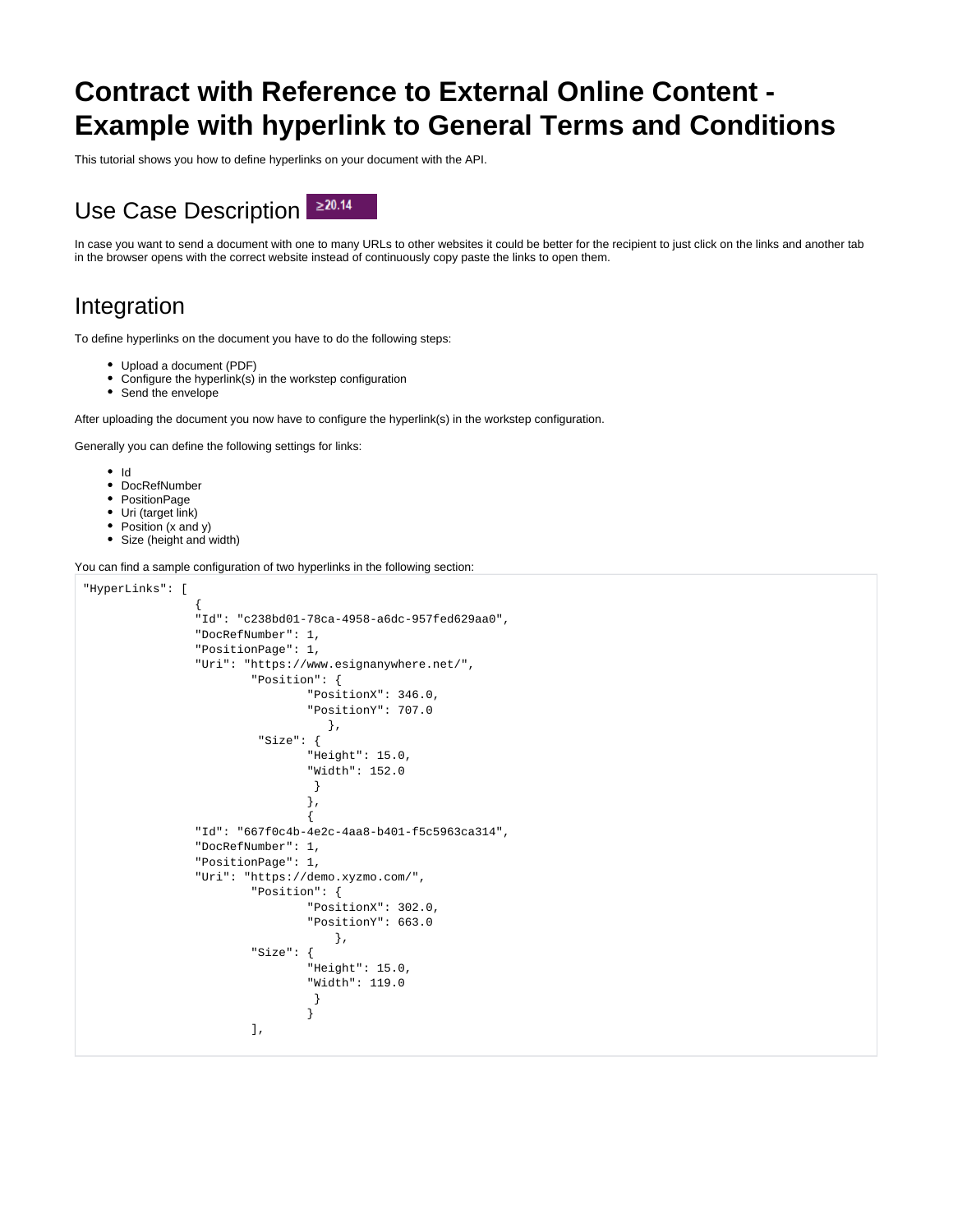```
<HyperLink id="someId1">
       <positionPage>1</positionPage>
       <DocRefNumber>1</DocRefNumber>
       <positionX>346.0</positionX>
       <positionY>707.0</positionY>
       <width>152.0</width>
       <height>15.0</height>
       <Uri>https://www.esignanywhere.net/</Uri>
    </HyperLink>
    <HyperLink id="someId2">
       <positionPage>1</positionPage>
       <DocRefNumber>1</DocRefNumber>
       <positionX>302.0</positionX>
       <positionY>663.0</positionY>
       <width>119.0</width>
       <height>15.0</height>
       <Uri>https://demo.xyzmo.com/</Uri>
    </HyperLink>
```
A complete workstep configuration with two hyperlinks can be found in the next section:

Please replace the placeholders ##...## with your email address and your name.

```
{
   "SspFileIds": [
    "##FileId##"
  ],
  "SendEnvelopeDescription": {
  "Name": "test",
   "EmailSubject": "Please sign the enclosed envelope",
  "EmailBody": "Dear #RecipientFirstName# #RecipientLastName#\n\n#PersonalMessage#\n\nPlease sign the envelope 
#EnvelopeName#\n\nEnvelope will expire at #ExpirationDate#",
  "DisplayedEmailSender": "",
   "EnableReminders": true,
   "FirstReminderDayAmount": 5,
   "RecurrentReminderDayAmount": 3,
  "BeforeExpirationDayAmount": 3,
  "DaysUntilExpire": 28,
  "CallbackUrl": "",
  "StatusUpdateCallbackUrl": "",
   "Steps": [
     {
       "OrderIndex": 1,
       "Recipients": [
         {
           "Email": "##EMAIL##",
           "FirstName": "##NAME##",
           "LastName": "##NAME##",
           "LanguageCode": "en",
           "EmailBodyExtra": "",
           "DisableEmail": false,
           "AddAndroidAppLink": false,
           "AddIosAppLink": false,
           "AddWindowsAppLink": false,
           "AllowDelegation": true,
           "AllowAccessFinishedWorkstep": false,
           "SkipExternalDataValidation": false,
           "AuthenticationMethods": []
         }
       ],
       "EmailBodyExtra": "",
       "RecipientType": "Signer",
       "WorkstepConfiguration": {
         "WorkstepLabel": "test",
```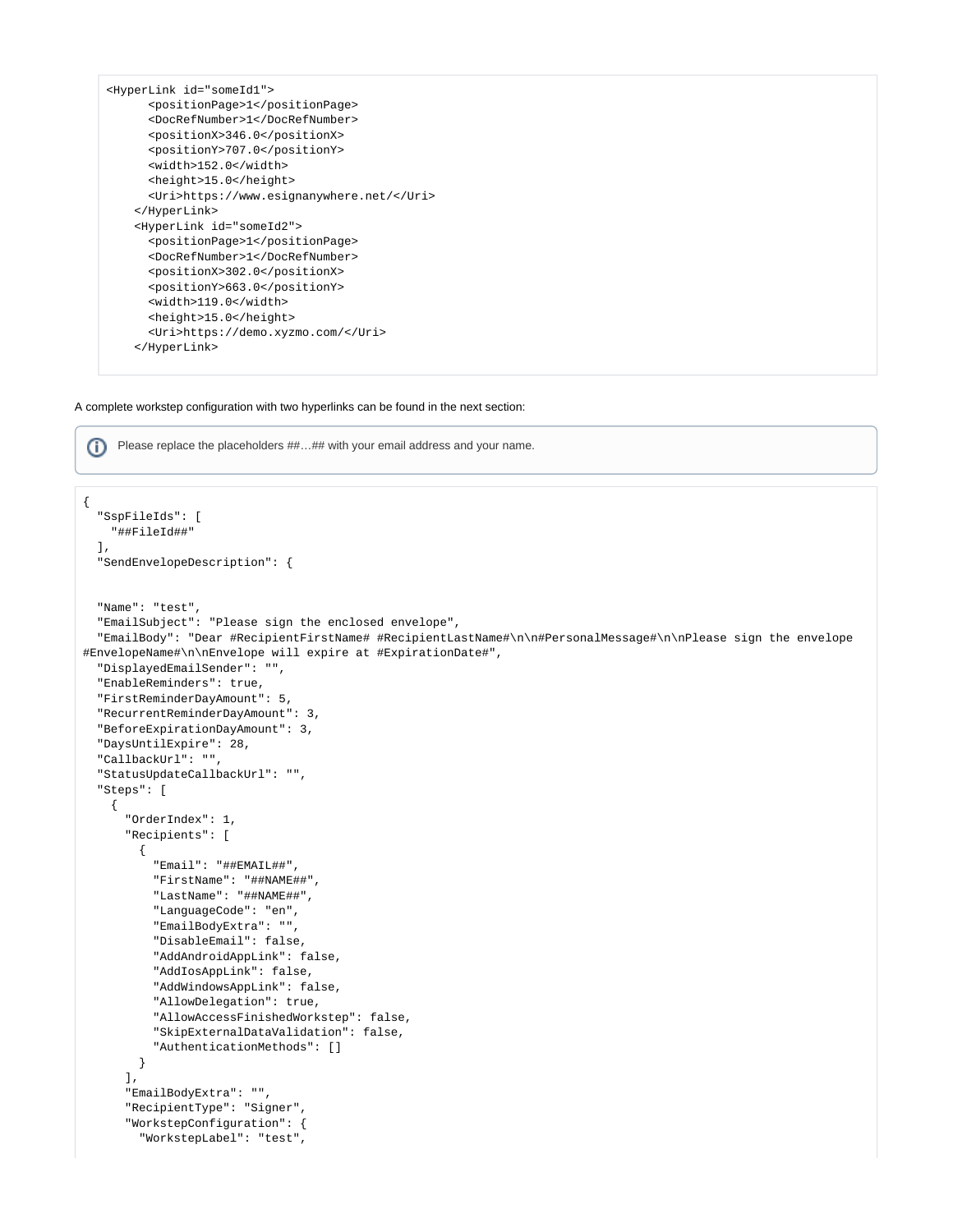```
 "SmallTextZoomFactorPercent": 100,
         "FinishAction": {
           "ServerActions": [],
           "ClientActions": []
         },
         "ReceiverInformation": {
           "UserInformation": {
             "FirstName": "##NAME##",
             "LastName": "##NAME##",
             "EMail": "##EMAIL##"
           },
           "TransactionCodePushPluginData": []
         },
         "SenderInformation": {
           "UserInformation": {
             "FirstName": "##NAME##",
             "LastName": "##NAME##",
            "EMail": "##EMAIL##"
           }
         },
         "TransactionCodeConfigurations": [
           {
             "Id": "smsAuthTransactionCodeId",
             "HashAlgorithmIdentifier": "Sha256",
             "Texts": [
            ]
           }
         ],
         "SignatureConfigurations": [],
         "ViewerPreferences": {
           "FinishWorkstepOnOpen": false,
           "VisibleAreaOptions": {
             "AllowedDomain": "*",
             "Enabled": false
          }
         },
         "ResourceUris": {
           "DelegationUri": "http://beta4.testlab.xyzmo.com//Resource/Delegate",
           "SignatureImagesUri": "http://beta4.testlab.xyzmo.com//Resource/SignatureImages/?
link=1TaH1SF291vorf60lEYDFbY~UTJ3w~9b~Idf~~9goGeM4QZ7CEWq6~dzLXgGqkAnX"
         },
         "AuditingToolsConfiguration": {
           "WriteAuditTrail": false,
           "NotificationConfiguration": {}
         },
         "Policy": {
           "GeneralPolicies": {
             "AllowSaveDocument": true,
             "AllowSaveAuditTrail": true,
             "AllowRotatingPages": false,
             "AllowEmailDocument": true,
             "AllowPrintDocument": true,
             "AllowFinishWorkstep": true,
             "AllowRejectWorkstep": true,
             "AllowRejectWorkstepDelegation": true,
             "AllowUndoLastAction": false,
             "AllowAdhocPdfAttachments": false,
             "AllowAdhocSignatures": false,
             "AllowAdhocStampings": false,
             "AllowAdhocFreeHandAnnotations": false,
             "AllowAdhocTypewriterAnnotations": false,
             "AllowAdhocPictureAnnotations": false,
             "AllowAdhocPdfPageAppending": false
           },
           "WorkstepTasks": {
             "PictureAnnotationMinResolution": 0,
             "PictureAnnotationMaxResolution": 0,
             "PictureAnnotationColorDepth": "Color16M",
             "SequenceMode": "NoSequenceEnforced",
             "PositionUnits": "PdfUnits",
```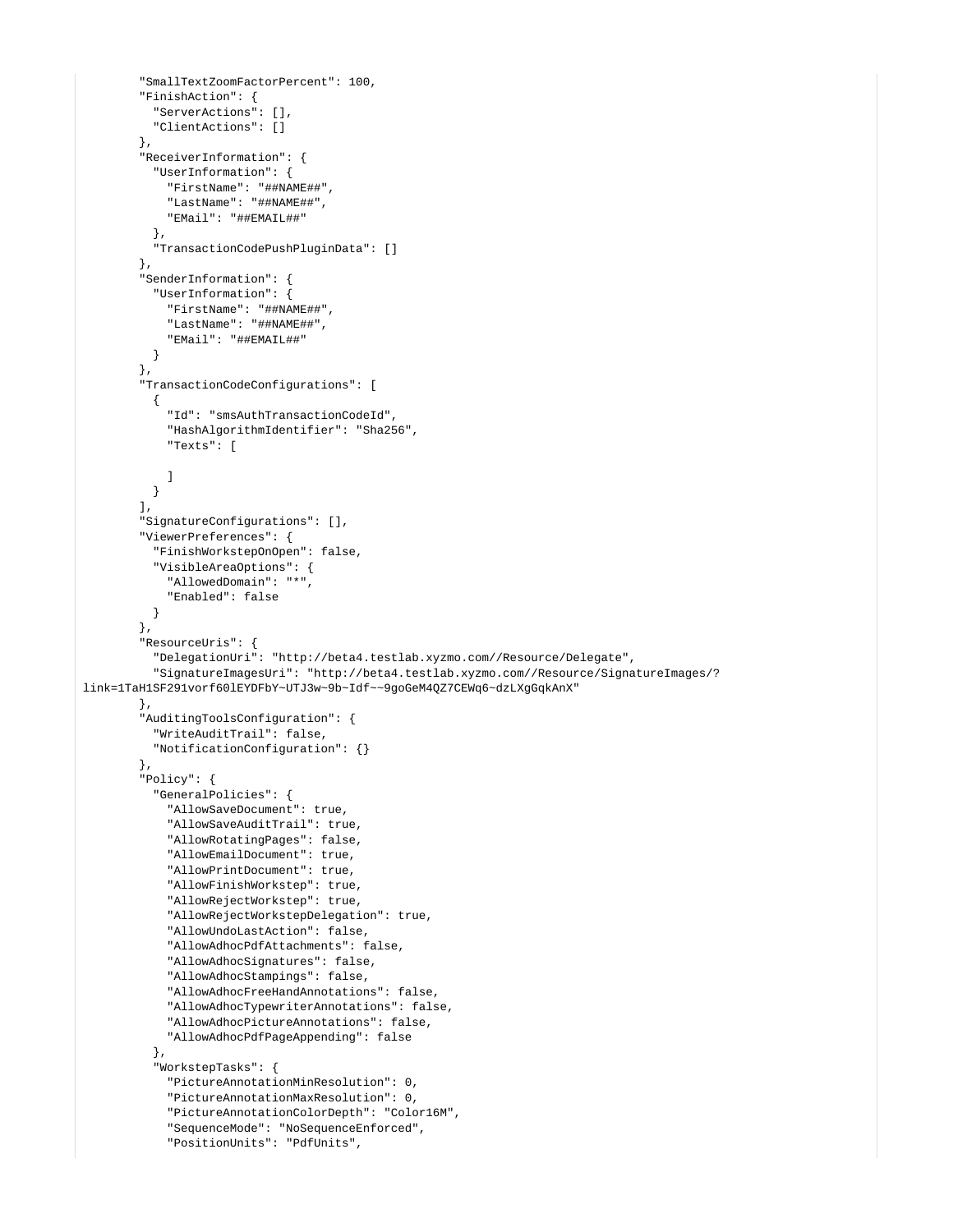```
 "ReferenceCorner": "Lower_Left",
            "Tasks": [
\{ "Texts": [
                 {
                    "Language": "*",
                    "Value": "Signature Disclosure Text"
                  },
\{ "Language": "en",
                   "Value": "Signature Disclosure Text"
 }
                ],
                "Headings": [
\{ "Language": "*",
                    "Value": "Signature Disclosure Subject"
                 },
\{ "Language": "en",
                    "Value": "Signature Disclosure Subject"
                 }
               ],
                "IsRequired": false,
                "Id": "ra",
                "DisplayName": "ra",
                "DocRefNumber": 1,
                "DiscriminatorType": "Agreements"
             }
           ]
          }
        },
        "Navigation": {
          "HyperLinks": [
                  {
              "Id": "c238bd01-78ca-4958-a6dc-957fed629aa0",
              "DocRefNumber": 1,
              "PositionPage": 1,
              "Uri": "https://www.esignanywhere.net/",
              "Position": {
               "PositionX": 346.0,
               "PositionY": 707.0
              },
              "Size": {
               "Height": 15.0,
                "Width": 152.0
 }
            },
\{ "Id": "667f0c4b-4e2c-4aa8-b401-f5c5963ca314",
             "DocRefNumber": 1,
              "PositionPage": 1,
              "Uri": "https://demo.xyzmo.com/",
              "Position": {
               "PositionX": 302.0,
               "PositionY": 663.0
              },
              "Size": {
               "Height": 15.0,
                "Width": 119.0
             }
 }
            ],
          "Links": [],
          "LinkTargets": []
        }
      },
      "DocumentOptions": [
        {
          "DocumentReference": "1",
          "IsHidden": false
```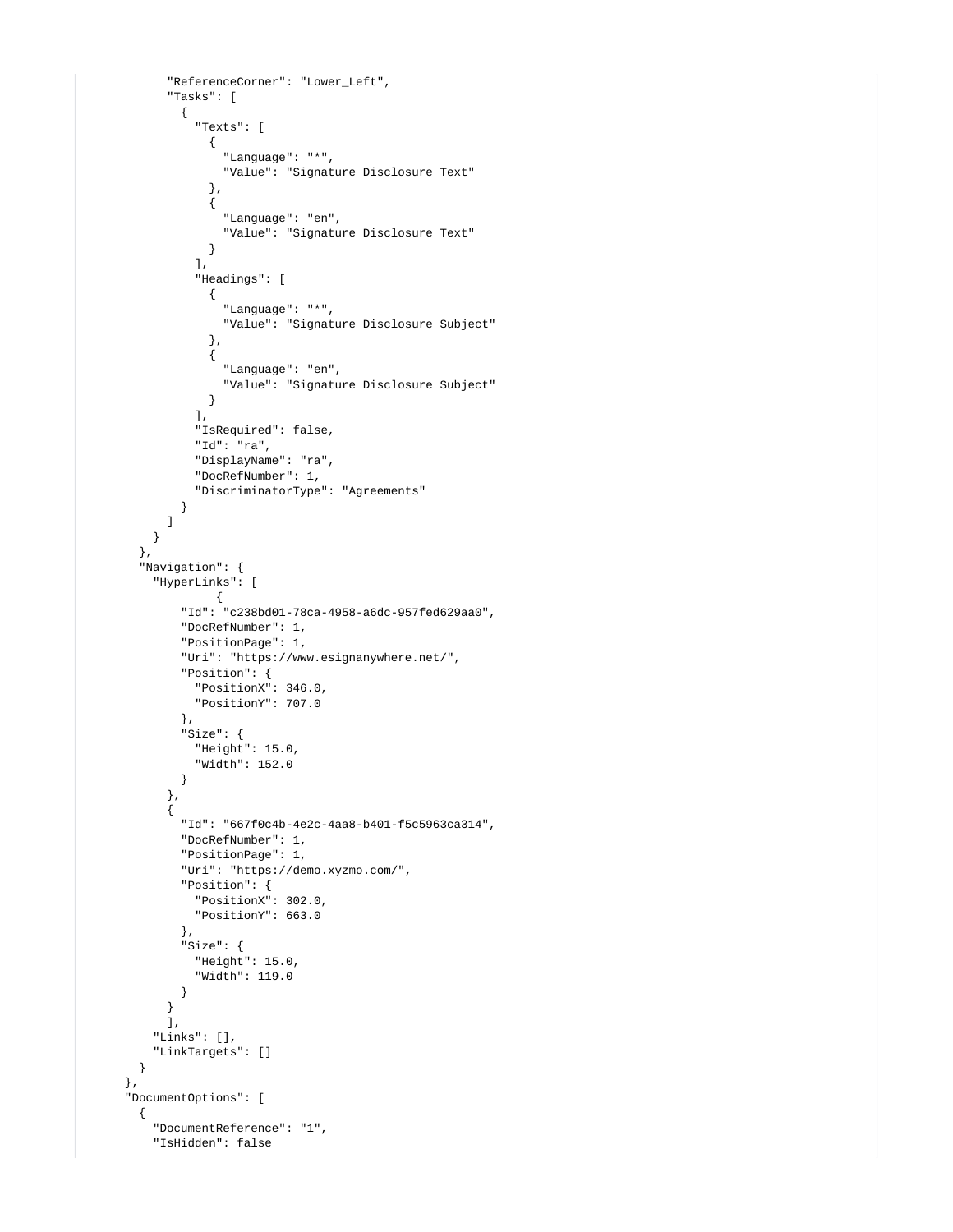```
 }
     ],
     "UseDefaultAgreements": true
   },
   {
     "OrderIndex": 2,
     "Recipients": [
       {
         "Email": "##EMAIL##",
         "FirstName": "##NAME##",
         "LastName": "##NAME##",
         "LanguageCode": "en",
         "EmailBodyExtra": "",
         "DisableEmail": false,
         "AddAndroidAppLink": false,
         "AddIosAppLink": false,
         "AddWindowsAppLink": false,
         "AllowDelegation": false,
         "SkipExternalDataValidation": false,
         "AuthenticationMethods": []
       }
     ],
     "EmailBodyExtra": "",
     "RecipientType": "Cc",
     "DocumentOptions": [],
     "UseDefaultAgreements": false
   }
 ],
 "AddFormFields": {
   "Forms": {
     "1": [
      {
         "Value": "",
         "MaxLength": -1,
         "IsMultiline": false,
         "IsPassword": false,
         "IsComb": false,
         "TextColor": "0, 0, 0",
         "FontSize": 11.0,
         "FontName": "Times New Roman",
         "Bold": false,
         "Italic": false,
         "TextAlign": "Left",
         "Name": "TextBox_fc2759f5-b1f5-968f-4d3e-c17e168ec5a3",
         "ReadOnly": false,
         "Required": false,
         "X": 302.0,
         "Y": 663.0,
         "Width": 119.0,
         "Height": 15.0,
         "Page": 1,
         "DiscriminatorType": "AddTextBoxFormFieldDescriptor"
       }
    ]
  }
 },
 "OverrideFormFieldValues": {
   "Forms": {}
 },
 "AttachSignedDocumentsToEnvelopeLog": false
```
<envelope> <name>test</name> <eMailSubject>Please sign the enclosed envelope</eMailSubject> <eMailBody>Dear #RecipientFirstName# #RecipientLastName#

#PersonalMessage#

} }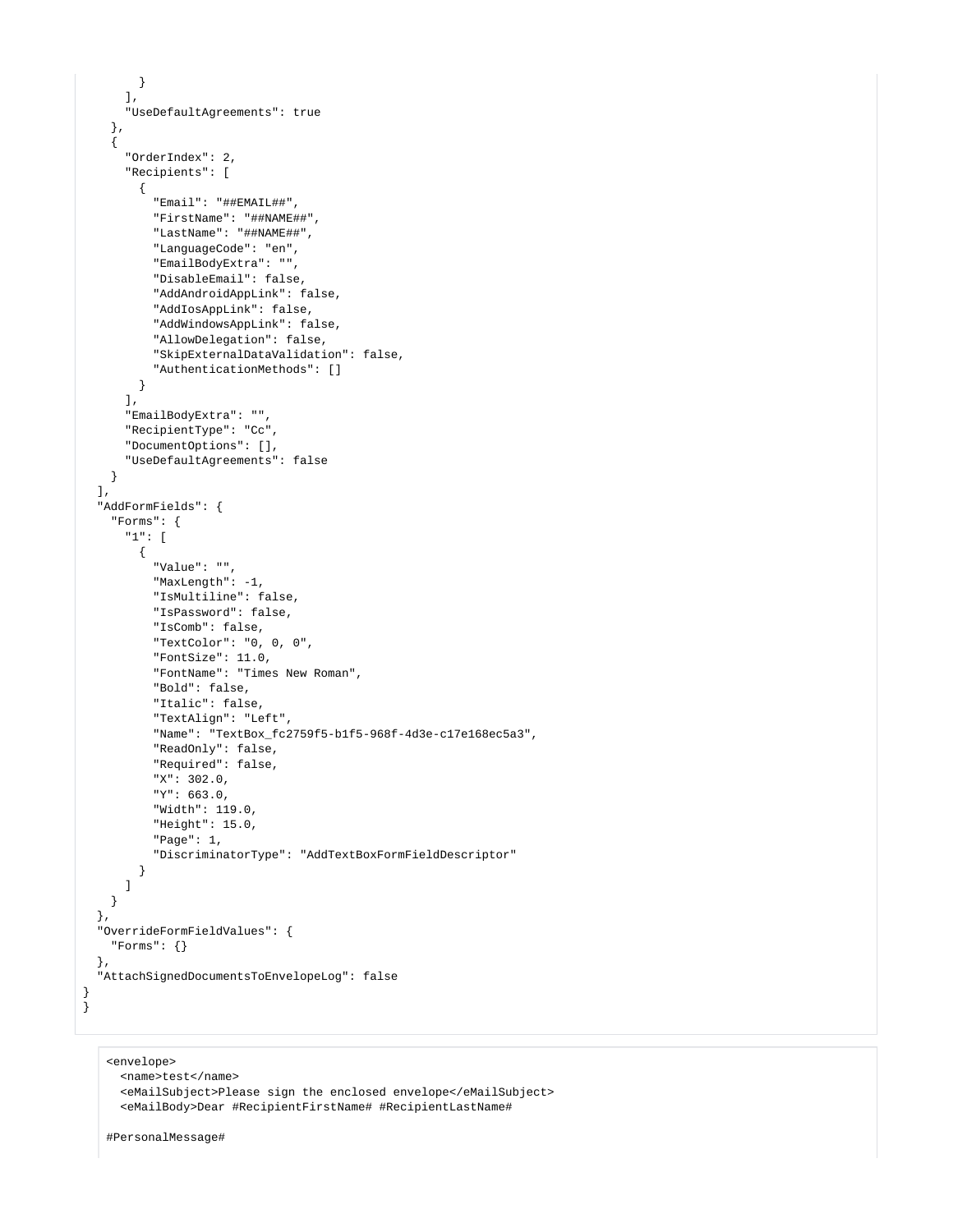Please sign the envelope #EnvelopeName#

```
Envelope will expire at #ExpirationDate#</eMailBody>
   <enableReminders>true</enableReminders>
   <firstReminderDayAmount>5</firstReminderDayAmount>
   <recurrentReminderDayAmount>3</recurrentReminderDayAmount>
   <beforeExpirationReminderDayAmount>3</beforeExpirationReminderDayAmount>
   <daysUntilExpire>28</daysUntilExpire>
   <callbackUrl></callbackUrl>
   <statusUpdateCallbackUrl></statusUpdateCallbackUrl>
   <displayedEmailSender></displayedEmailSender>
   <steps>
     <step>
       <emailBodyExtra></emailBodyExtra>
       <orderIndex>1</orderIndex>
       <recipientType>Signer</recipientType>
       <useDefaultAgreements>true</useDefaultAgreements>
       <documentOptions>
         <documentOption docRef="1">
           <isHidden>false</isHidden>
         </documentOption>
       </documentOptions>
       <workstepConfiguration skipThirdPartyChecks="0">
         <WorkstepLabel>test</WorkstepLabel>
         <SmallTextZoomFactorPercent>100</SmallTextZoomFactorPercent>
         <WorkstepTimeToLiveInMinutes>44650</WorkstepTimeToLiveInMinutes>
         <AbsoluteExpiryDate>2020-03-24T13:27:20.2098963Z</AbsoluteExpiryDate>
         <FinishAction />
         <ViewerPreferences>
           <SendVisibleArea allowedDomain="*">0</SendVisibleArea>
           <FinishWorkstepOnOpen>0</FinishWorkstepOnOpen>
         </ViewerPreferences>
         <Policy version="1.1.0.0">
           <AdhocPolicies>
             <AllowModificationsAfterSignature>1</AllowModificationsAfterSignature>
           </AdhocPolicies>
           <GeneralPolicies>
             <AllowAdhocFreeHandAnnotations>0</AllowAdhocFreeHandAnnotations>
             <AllowAdhocPdfAttachments>0</AllowAdhocPdfAttachments>
             <AllowAdhocPdfPageAppending>0</AllowAdhocPdfPageAppending>
             <AllowAdhocPictureAnnotations>0</AllowAdhocPictureAnnotations>
             <AllowAdhocSignatures>0</AllowAdhocSignatures>
             <AllowAdhocStampings>0</AllowAdhocStampings>
             <AllowAdhocTypewriterAnnotations>0</AllowAdhocTypewriterAnnotations>
             <AllowEmailDocument>1</AllowEmailDocument>
             <AllowFinishWorkstep>1</AllowFinishWorkstep>
             <AllowPrintDocument>1</AllowPrintDocument>
             <AllowRejectWorkstep>1</AllowRejectWorkstep>
             <AllowSaveAuditTrail>1</AllowSaveAuditTrail>
             <AllowSaveDocument>1</AllowSaveDocument>
             <AllowUndoLastAction>0</AllowUndoLastAction>
             <AllowRotatingPages>0</AllowRotatingPages>
             <AllowRejectWorkstepDelegation>1</AllowRejectWorkstepDelegation>
           </GeneralPolicies>
           <WorkstepTasks originalSequenceMode="NoSequenceEnforced" SequenceMode="NoSequenceEnforced">
             <Task id="ra" type="ReadAgreement" displayName="ra" />
           </WorkstepTasks>
         </Policy>
         <Navigation>
          <HyperLink id="someId1">
       <positionPage>1</positionPage>
       <DocRefNumber>1</DocRefNumber>
       <positionX>346.0</positionX>
       <positionY>707.0</positionY>
       <width>152.0</width>
       <height>15.0</height>
       <Uri>https://www.esignanywhere.net/</Uri>
     </HyperLink>
     <HyperLink id="someId2">
```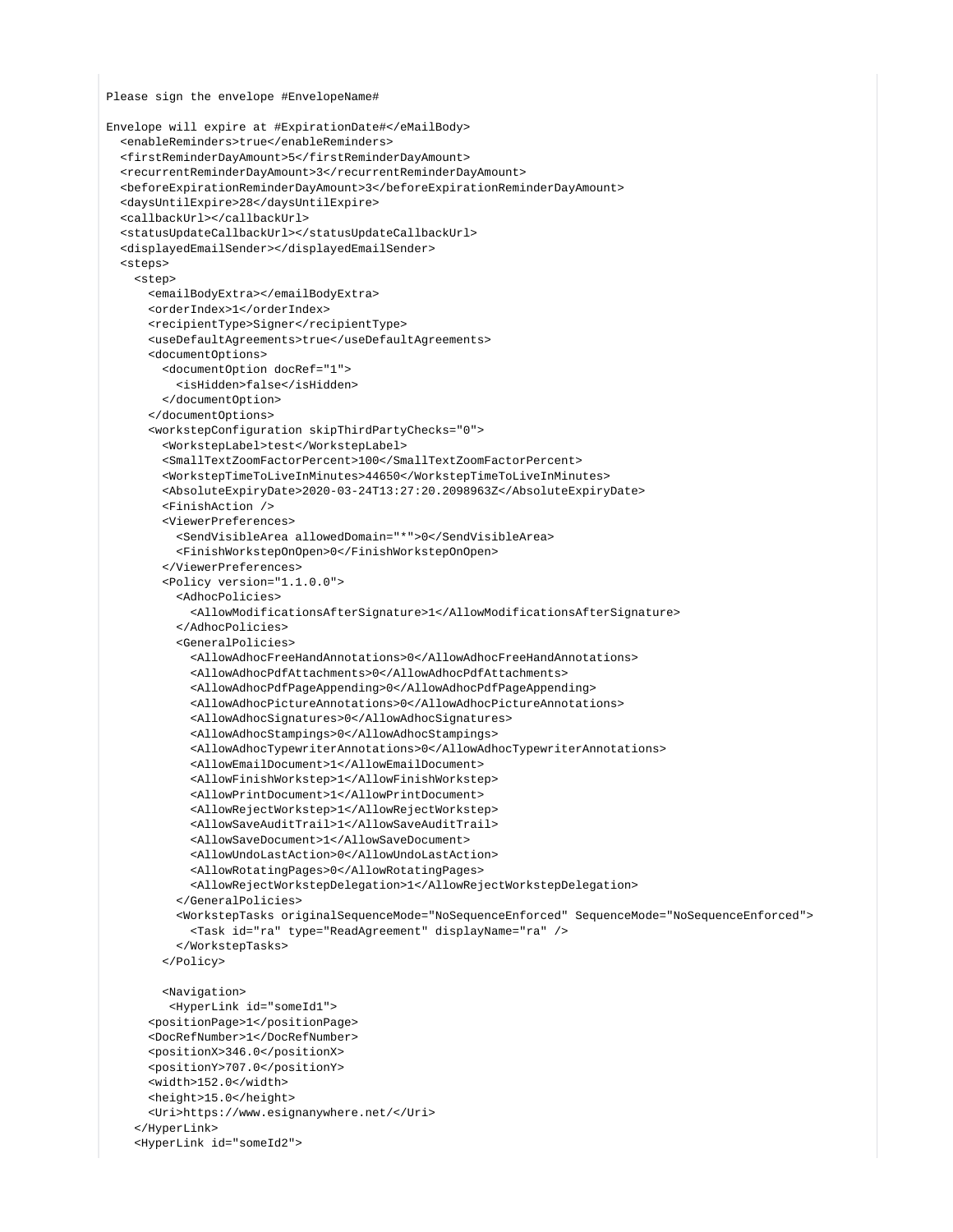```
 <positionPage>1</positionPage>
     <DocRefNumber>1</DocRefNumber>
     <positionX>302.0</positionX>
     <positionY>663.0</positionY>
     <width>119.0</width>
     <height>15.0</height>
     <Uri>https://demo.xyzmo.com/</Uri>
   </HyperLink>
   </Navigation>
       <timeCreated>2020-03-24T13:17:20.1786453Z</timeCreated>
       <TransactionCodeConfigurations>
  <TransactionCodeConfiguration trConfId="smsAuthTransactionCodeId">
   </TransactionCodeConfiguration>
 </TransactionCodeConfigurations>
       <receiverInformation>
         <userInformation>
           <firstName>##NAME##</firstName>
           <lastName>##NAME##</lastName>
           <eMail>##EMAIL##</eMail>
         </userInformation>
         <showNamirialDisposableDisclaimer>1</showNamirialDisposableDisclaimer>
       </receiverInformation>
       <senderInformation>
         <userInformation>
           <firstName>##NAME##</firstName>
           <lastName>##NAME##</lastName>
           <eMail>##EMAIL##</eMail>
         </userInformation>
       </senderInformation>
       <pdfForms isEditingAllowed="0" />
       <TypewriterAnnotationTaskInfo />
       <attachmentFields />
       <signatureTemplate>
         <version>1.2.0.2</version>
         <positionReferenceCorner>Lower_Left</positionReferenceCorner>
         <positionUnits>PdfUnits</positionUnits>
       </signatureTemplate>
       <AuditingToolsConfiguration WriteAuditTrail="0">
         <NotificationConfiguration />
       </AuditingToolsConfiguration>
       <resourceUris>
         <delegationUri>http://beta4.testlab.xyzmo.com//Resource/Delegate</delegationUri>
       </resourceUris>
       <LoggingMetaInformation>
         <envelopeId>078c05fe-1338-4a82-bffb-8dc6fc8061fd</envelopeId>
         <envelopeRecipientId>b3881936-cdee-4048-b731-eda3dec88112</envelopeRecipientId>
       </LoggingMetaInformation>
       <Agreements>
         <text language="*">Signature Disclosure Text</text>
         <heading language="*">Signature Disclosure Subject</heading>
         <text language="en">Signature Disclosure Text</text>
         <heading language="en">Signature Disclosure Subject</heading>
       </Agreements>
     </workstepConfiguration>
     <recipients>
       <recipient>
         <eMail>##EMAIL##</eMail>
         <emailBodyExtra></emailBodyExtra>
         <firstName>##NAME##</firstName>
         <lastName>##NAME##</lastName>
         <languageCode>en</languageCode>
         <disableEmail>false</disableEmail>
         <skipExternalDataValidation>false</skipExternalDataValidation>
         <addAndroidAppLink>false</addAndroidAppLink>
         <addIosAppLink>false</addIosAppLink>
         <addWindowsAppLink>false</addWindowsAppLink>
         <allowDelegation>true</allowDelegation>
         <allowAccessFinishedWorkstep>false</allowAccessFinishedWorkstep>
         <authentications />
       </recipient>
     </recipients>
```